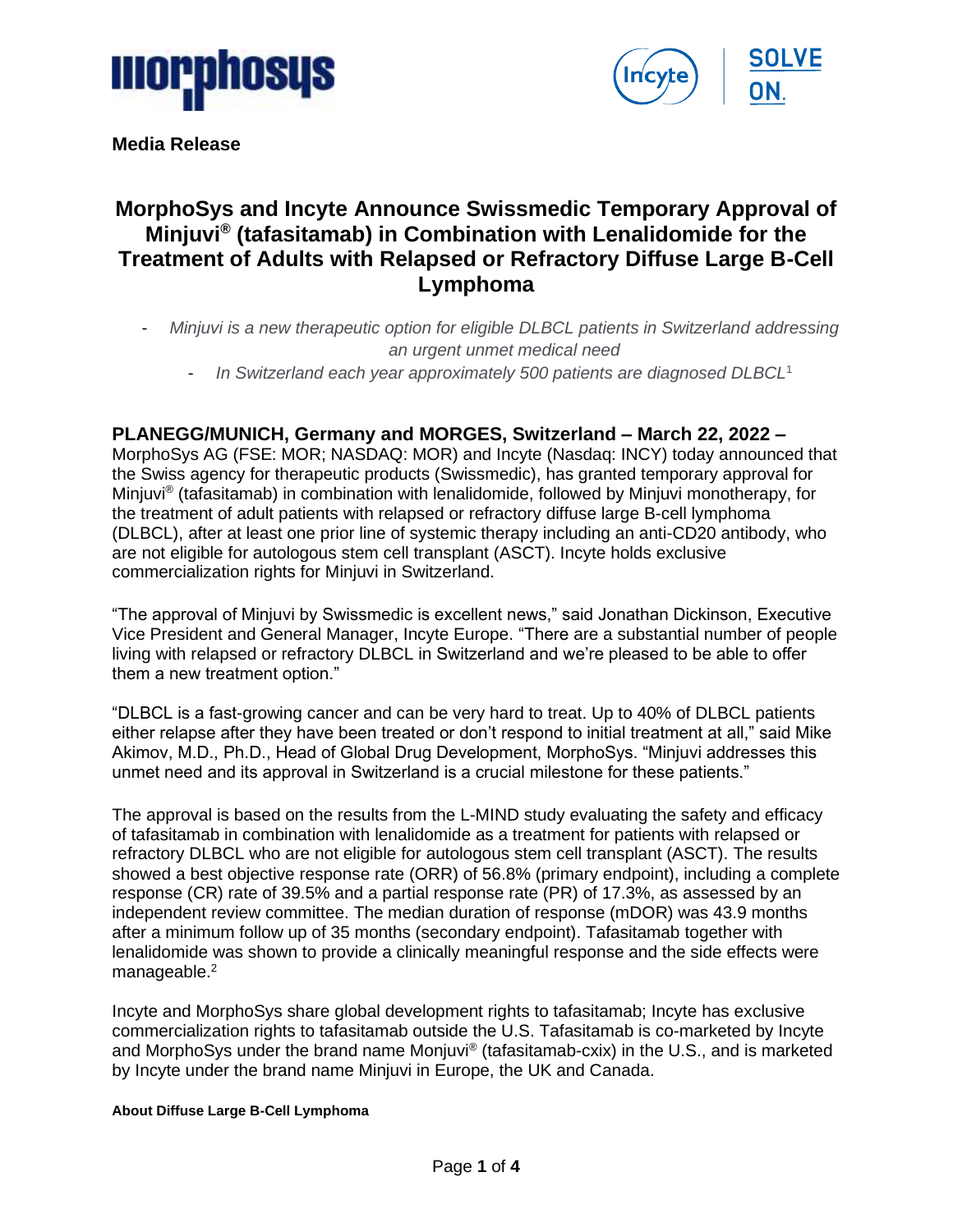DLBCL is the most common type of non-Hodgkin lymphoma in adults worldwide, comprising 40% of all cases<sup>3</sup>. Each year around 16,000 patients in Europe are diagnosed with relapsed or refractory DLBCL<sup>4,5,6</sup>. The condition is characterized by rapidly growing masses of malignant B-cells in the lymph nodes, spleen, liver, bone marrow or other organs<sup>7</sup>. It is an aggressive disease with about one in three patients not responding to initial therapy or relapsing thereafter<sup>8,9,10,11</sup>.

#### **About L-MIND**

The L-MIND trial is a single arm, open-label Phase 2 study (NCT02399085) investigating the combination of tafasitamab and lenalidomide in patients with relapsed or refractory diffuse large B-cell lymphoma (DLBCL) who have had at least one, but no more than three prior lines of therapy, including an anti-CD20 targeting therapy (e.g., rituximab), who are not eligible for high-dose chemotherapy (HDC) or autologous stem cell transplant (ASCT). The study's primary endpoint is overall response rate (ORR). Secondary outcome measures include duration of response (DoR), progression-free survival (PFS) and overall survival (OS). The study reached its primary completion in May 2019.

For more information about L-MIND, visit [https://clinicaltrials.gov/ct2/show/NCT02399085.](https://cts.businesswire.com/ct/CT?id=smartlink&url=https%3A%2F%2Fclinicaltrials.gov%2Fct2%2Fshow%2FNCT02399085&esheet=52259590&newsitemid=20200731005497&lan=en-US&anchor=https%3A%2F%2Fclinicaltrials.gov%2Fct2%2Fshow%2FNCT02399085&index=4&md5=0b46fb3966d91386db084f2d964c9dd2)

#### **About Minjuvi® (tafasitamab)**

Tafasitamab is a humanized Fc-modified CD19 targeting monoclonal antibody. In 2010, MorphoSys licensed exclusive worldwide rights to develop and commercialize tafasitamab from Xencor, Inc. Tafasitamab incorporates an XmAb® engineered Fc domain, which mediates B-cell lysis through apoptosis and immune effector mechanism including Antibody-Dependent Cell-Mediated Cytotoxicity (ADCC) and Antibody-Dependent Cellular Phagocytosis (ADCP).

In the U.S., Monjuvi**®** (tafasitamab-cxix) is approved by the U.S. Food and Drug Administration in combination with lenalidomide for the treatment of adult patients with relapsed or refractory DLBCL not otherwise specified, including DLBCL arising from low grade lymphoma, and who are not eligible for autologous stem cell transplant (ASCT). This indication is approved under accelerated approval based on overall response rate. Continued approval for this indication may be contingent upon verification and description of clinical benefit in a confirmatory trial(s).

In Europe, Minjuvi® (tafasitamab) received conditional approval, in combination with lenalidomide, followed by Minjuvi monotherapy, for the treatment of adult patients with relapsed or refractory diffuse large B-cell lymphoma (DLBCL) who are not eligible for autologous stem cell transplant (ASCT).

Tafasitamab is being clinically investigated as a therapeutic option in B-cell malignancies in several ongoing combination trials.

Minjuvi® and Monjuvi® are registered trademarks of MorphoSys AG. Tafasitamab is co-marketed by Incyte and MorphoSys under the brand name Monjuvi® in the U.S., and marketed by Incyte under the brand name Minjuvi® in Europe, the UK and Canada.

XmAb® is a registered trademark of Xencor, Inc.

#### **About MorphoSys**

At MorphoSys, we are driven by our mission to give more life for people with cancer. As a global commercial-stage biopharmaceutical company, we use groundbreaking science and technologies to discover, develop, and deliver innovative cancer medicines to patients. MorphoSys is headquartered in Planegg, Germany, and has its U.S. operations anchored in Boston, Massachusetts. To learn more, visit us at [www.morphosys.com](http://www.morphosys.com/) and follow us on [Twitter](https://twitter.com/morphosys) and [LinkedIn.](https://www.linkedin.com/company/morphosys/)

#### **About Incyte**

Incyte is a Wilmington, Delaware-based, global biopharmaceutical company focused on finding solutions for serious unmet medical needs through the discovery, development and commercialization of proprietary therapeutics. For additional information on Incyte, please visi[t Incyte.com](http://www.incyte.com/) and follo[w @Incyte.](https://twitter.com/Incyte)

#### **MorphoSys Forward-Looking Statements**

*This communication contains certain forward-looking statements concerning the MorphoSys group of companies. The forward-looking statements contained herein represent the judgment of MorphoSys as of the date of this release and involve known and unknown risks and uncertainties, which might cause the actual results, financial condition and liquidity, performance or achievements of MorphoSys, or industry results, to be materially different from any historic or future results, financial conditions and liquidity, performance or achievements expressed or implied by such forward-looking statements. In addition, even if MorphoSys' results, performance, financial condition and liquidity, and*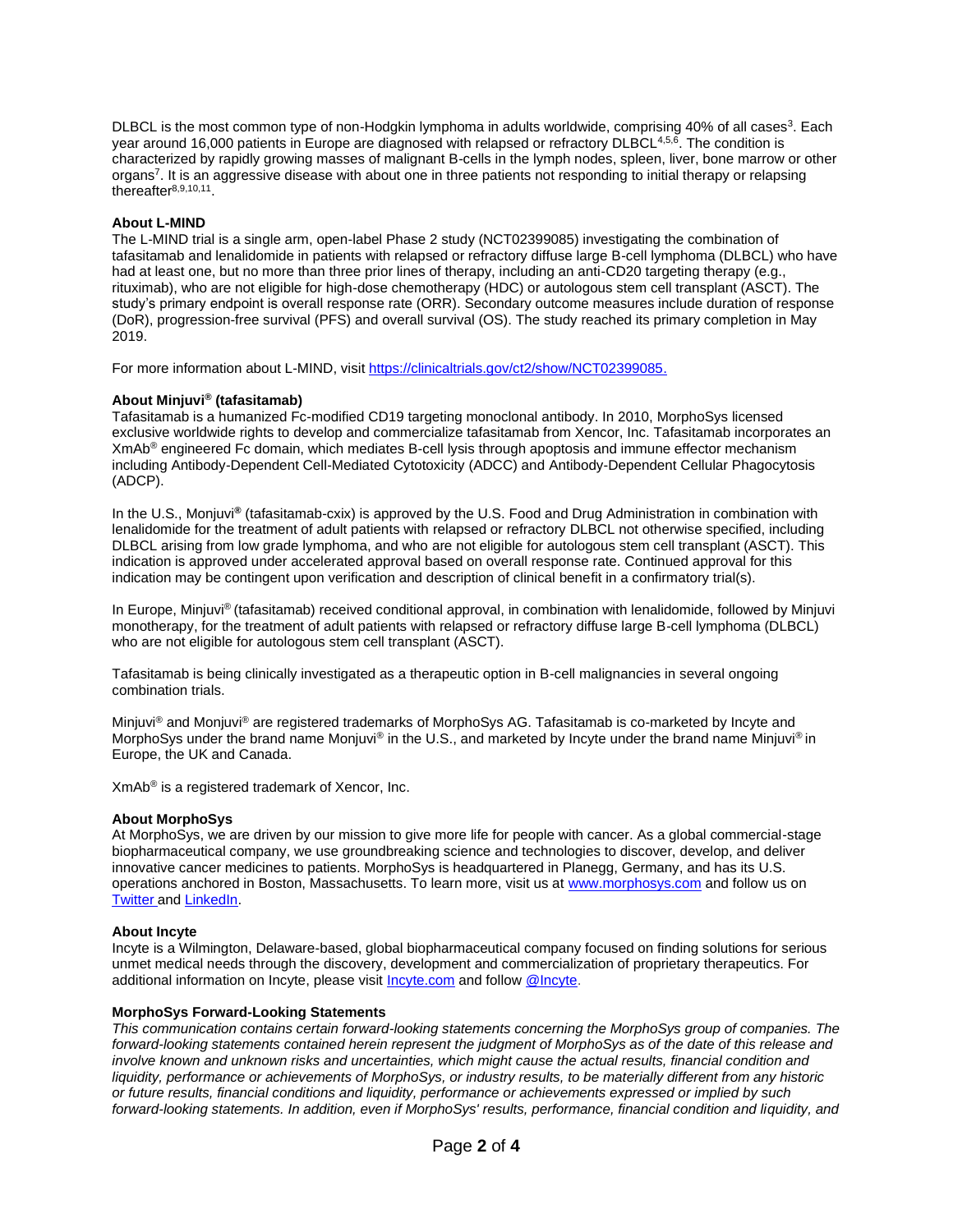*the development of the industry in which it operates are consistent with such forward-looking statements, they may not be predictive of results or developments in future periods. Among the factors that may result in differences are that MorphoSys' expectations may be incorrect, the inherent uncertainties associated with competitive developments, clinical trial and product development activities and regulatory approval requirements, MorphoSys' reliance on collaborations with third parties, estimating the commercial potential of its development programs and other risks indicated in the risk factors included in MorphoSys' Annual Report on Form 20-F and other filings with the U.S. Securities and Exchange Commission. Given these uncertainties, the reader is advised not to place any undue*  reliance on such forward-looking statements. These forward-looking statements speak only as of the date of *publication of this document. MorphoSys expressly disclaims any obligation to update any such forward-looking statements in this document to reflect any change in its expectations with regard thereto or any change in events, conditions or circumstances on which any such statement is based or that may affect the likelihood that actual results will differ from those set forth in the forward-looking statements, unless specifically required by law or regulation.*

#### **Incyte Forward-looking Statements**

*Except for the historical information set forth herein, the matters set forth in this press release, including statements regarding whether and when Minjuvi might provide a successful treatment option for adult patients with relapsed or refractory diffuse large B-cell lymphoma (DLBCL), the Company's ongoing clinical development program for tafasitamab, and its DLBCL program generally, contain predictions, estimates, and other forward-looking statements. These forward-looking statements are based on the Company's current expectations and subject to risks and uncertainties that may cause actual results to differ materially, including unanticipated developments in and risks related to: unanticipated delays; further research and development and the results of clinical trials possibly being unsuccessful or insufficient to meet applicable regulatory standards or warrant continued development; the ability to*  enroll sufficient numbers of subjects in clinical trials and the ability to enroll subjects in accordance with planned *schedules; the effects of the COVID-19 pandemic and measures to address the pandemic on the Company's clinical trials, supply chain, and other third-party providers and development and discovery operations; determinations made by Swissmedic and other regulatory authorities; the Company's dependence on its relationships with its collaboration partners; the efficacy or safety of the Company's products and the products of the Company's collaboration partners; the acceptance of the Company's products and the products of the Company's collaboration partners in the marketplace; market competition; sales, marketing, manufacturing, and distribution requirements; and other risks detailed from time to time in the Company's reports filed with the Securities and Exchange Commission, including its annual report for the year ending December 31, 2021. The Company disclaims any intent or obligation to update these forward-looking statements.*

**# # #**

#### *For more information, please contact:*

#### **MorphoSys**

**Media contacts** Thomas Biegi Vice President Tel.: +49 (0)89 / 89927 26079 [Thomas.Biegi@morphosys.com](mailto:Thomas.Biegi@morphosys.com)

Jeanette Bressi Director, U.S. Communications Tel: +1 617-404-7816 [jeanette.bressi@morphosys.com](mailto:jeanette.bressi@morphosys.com)

**Incyte Media contacts** Ela Zawislak Tel: + 41 21 581 5200 [ezawislak@incyte.com](mailto:ezawislak@incyte.com) **Investor contacts** Dr. Julia Neugebauer Senior Director Tel: +49 (0)89 / 899 27 179 [julia.neugebauer@morphosys.com](mailto:julia.neugebauer@morphosys.com)

Myles Clouston Senior Director Tel: +1-857-772-0240 [myles.clouston@morphosys.com](mailto:myles.clouston@morphosys.com)

### **Investor contact**

Christine Chiou Senior Director, Investor Relations Tel: +1 302 274 4773